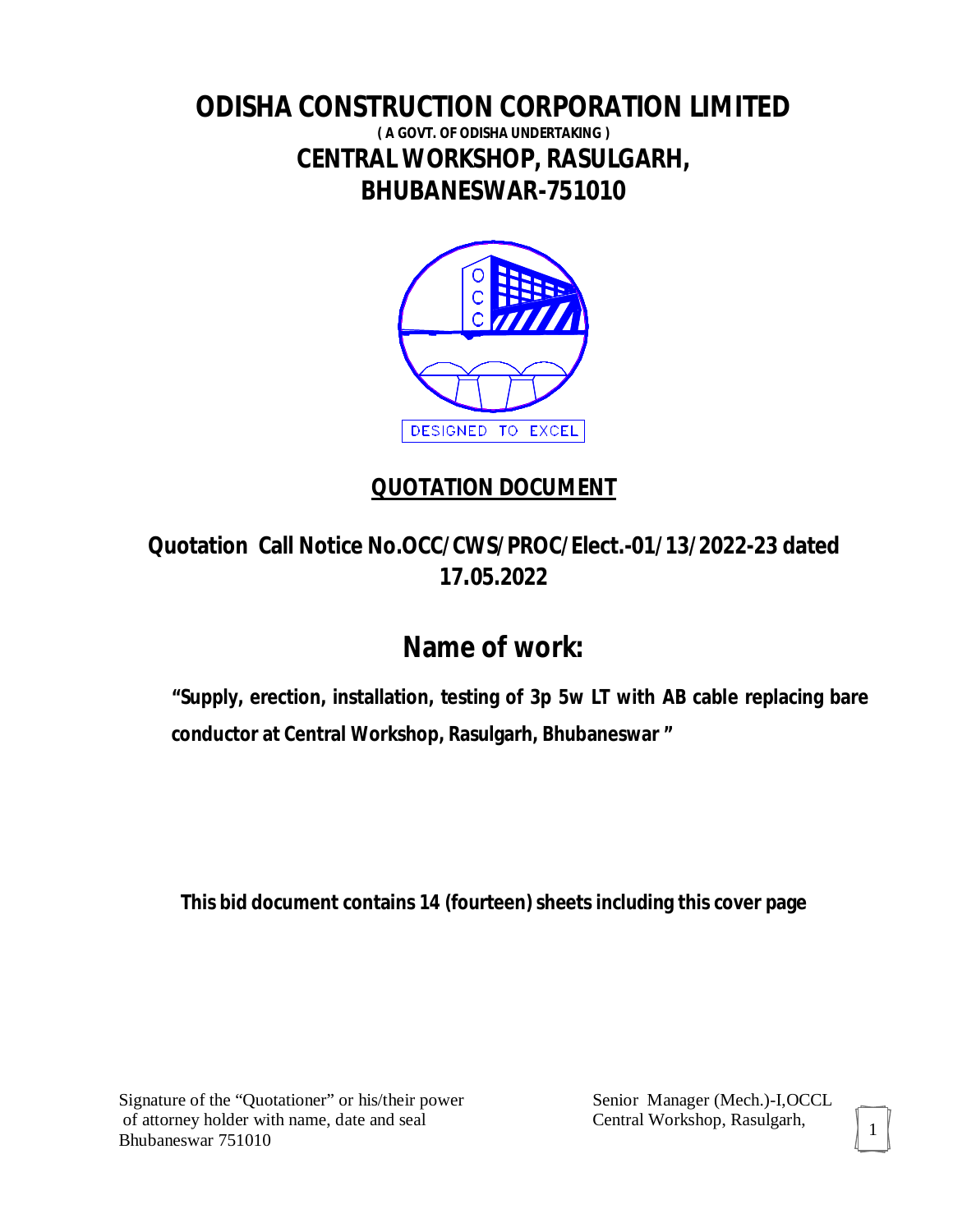# **OFFICE OF THE SENIOR MANAGER (MECH.), ODISHA CONSTRUCTION CORPORATION LTD.**

**(A GOVERNMENT OF ODISHA UNDERTAKING)**

# **CENTRAL WORKSHOP, RASULGARH, BHUBANESWAR-751010**

\*\*\*\*\*\*\*\*\*\*\*\*\*\*\*\*\*\*\*\*\*\*\*\*\*\*\*\*\*\*\*\*\*\*\*\*\*\*\*\*\*\*\*\*\*\*\*\*\*\*\*\*\*\*\*\*\*\*\*\*\*\*\*\*\*\*\*\*\*\*\*\*\*\*\*\*\*\*\*\*\*\*\*\*\*\*\*\*\*\*\*\*\*

# **Quotation Call Notice No. OCC /CWS/PROC/Elect.-01/13/2022-23 dated 17.05.2022**

1. On behalf of M/s. Odisha Construction Corporation Ltd, ("OCCL"), the Senior Manager (Mech.)-I, Odisha Construction Corporation Ltd., Central Workshop, Rasulgarh, Bhubaneswar -751010 invites sealed quotations from the interested reputed Electrical Contractors enlisted in OCCL having LT / HT license with relevant experience on L.T. erection and installation work for the following items / works.

| SI.<br><b>No</b> | <b>Description of Items/works</b>                                                                                                                        | Cost of quotation<br>document + CGST @ 9%<br>$+$ SGST @ 9 % in Rs.                   | <b>Period</b><br>of work | <b>Class of</b><br>Contractor                                                 |
|------------------|----------------------------------------------------------------------------------------------------------------------------------------------------------|--------------------------------------------------------------------------------------|--------------------------|-------------------------------------------------------------------------------|
|                  | Supply, erection, installation, testing of<br>3p 5w LT with AB cable replacing bare<br>Workshop,<br>Central<br>conductor<br>at<br>Rasulgarh, Bhubaneswar | Rs.2000/- GST @ 18%<br>Rs.2360/- by hand. &<br>Rs.2460/- by Regd. Post/<br>courier - | 07 (Seven)<br>days       | <b>Electrical Contractor</b><br>enlisted in OCCL<br>having LT / HT<br>license |

- 2. The quotation document may be downloaded from OCCL'S website **www.odishaconstruction.com** and non-refundable cost of quotation document amounting to Rs. **2360** /- (Rupees two thousand three hundred sixty) only inclusive of CGST  $@9%$  & SGST  $@9%$  in shape of Account Payee Demand Draft drawn on any Nationalised/ Scheduled Bank payable at Bhubaneswar only in favour of **Odisha Construction corporation Ltd.-Project Account** and should be valid for 90 (Ninety) days from the date of opening of quotation may be deposited along with the quotation with effect from 17.05.2022. Interested quotationers may obtain further information, if any, from the undersigned.
- 3 The quotations will be received in the Office of the **Senior Manager (Mech.)-I, Odisha Construction Corporation Ltd., Central Workshop, Rasulgarh, Bhubaneswar-751010** up to **3.00 PM of 04.06.2022** and will be opened on the same day and same venue i.e. on **04.06.2022** at **4.00** PM in the Office of the **Odisha Construction Corporation Ltd., Central Workshop, Rasulgarh, Bhubaneswar-751010** in the presence of the quotationers or their authorized representative(s), if they so desires. If there will be a public holiday on the last date of receipt & opening of the quotations specified above, the quotation document will be received and opened on the next working day at the same time and venue.
- 5 Intending quotationers are required to furnish the following documents along with their quotation.
- (i) Copy of valid GSTIN registration certificates issued by competent authorities.
- (ii) Copy of valid labour license(The bidder is required to furnish necessary labour license, issued by competent authority before commencement of the work.)

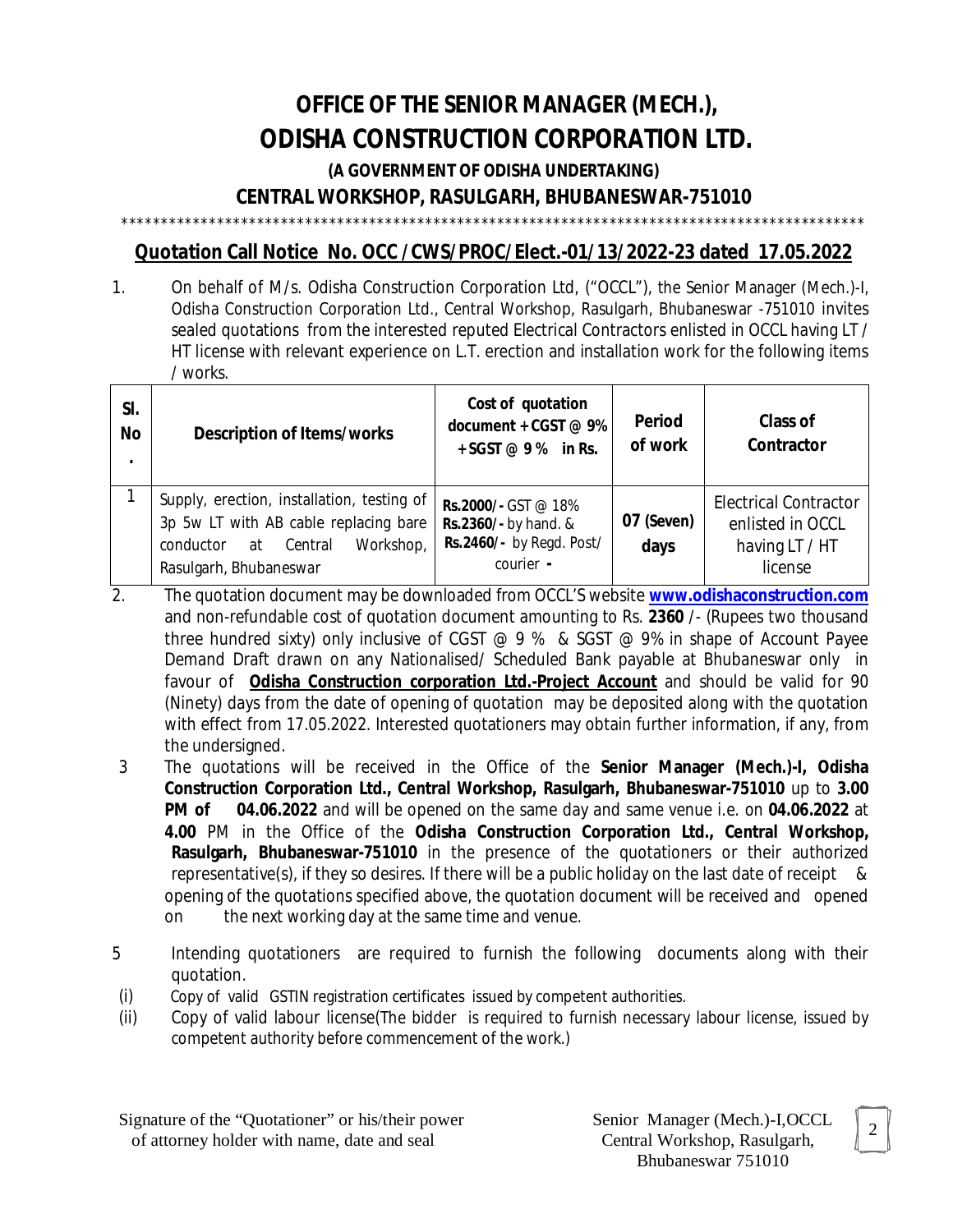- (iii) Copy of valid LT / HT license from ELBO / Electrical competent authorities.
- (iv) Copy of valid registration certificate with Employees issued by Provident Fund Authority.
- (v) Copy of PAN card
- (vi) Copy of document indicating residential address
- (vii) Copies of documents on credentials and proofs in support of successful execution of similar nature and magnitude earlier.
- (viii) Undertaking in prescribed format available in the quotation document.
- (ix) Complete quotation document duly filled-in and signed on each page by the quotationer or his/their power of attorney holder with date, full name, designation and official seal.
- (x) Valid enlisted certificate issued by OCC Ltd. should be furnished.
- 6. The quotationer registered under NSIC / MSME for participation in quotation / quotation are not entitled for exemption from payment of Security Deposit / Quotation paper cost / quotation document cost as per provision exist in O.P.W.D code and amended by Govt. of Odisha, Department of Water Resources.
- 7. The authority reserves absolute right to accept or reject any or all quotations without assigning any reason thereof.
- 8. The intending quotationer(s) is / are to quote their rates in the enclosed blank price schedule format.
- 9. The successful quotationer shall have to execute the work as per scope of work, relevant drawings, technical specifications, terms and conditions of agreement and instruction of engineer in charge.
- 10. The quotationer may inspect site before submitting quotation document.
- 11. The quotationer should furnish detailed make, model, technical specification of each component/equipment/accessories separately with the quotation. If required, OCCL will ask the quotationer to furnish detailed analysis of rates quoted.
- 12. The validity of offer should be for a period of **90**(Ninety)days from the date of opening of quotation. OCC Ltd. may be asked further extension of validity if required without any price rise.
- 13. The eligible quotationer / contractor has to submit test certificate for each item from Govt. Testing Agency.
- 14. Quantity may increase or decrease as per requirement during execution of work at site as per direction of Engineer-in-charge.
- 15. All electrical items supplied should be of BIS mark of acceptance. Without which the item will not be accepted.
- 16. The quotationer has to submit detail circuit diagram with specification of each part along with quotation.
- 17. Any dispute arising out of this quotation or order thereof is to be settled in proper court under the jurisdiction of Odisha High Court at Cuttack or Courts at Bhubaneswar only under the jurisdiction of Odisha High Court.

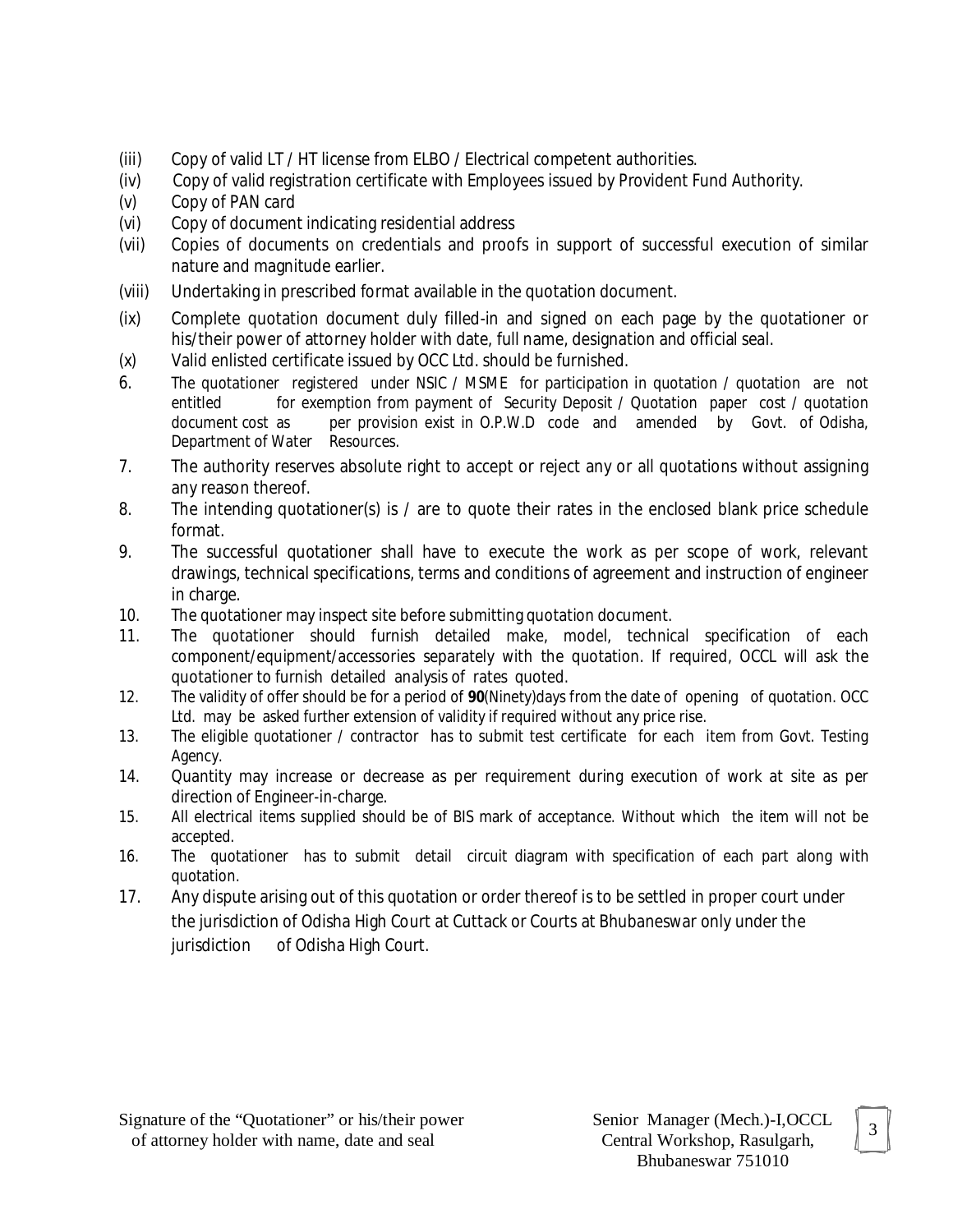# **UNDERTAKING OF QUOTATIONER**

I / We Sri

(In case of the firm, the name of the proprietor / head of the firm along with the designation & name of firm should be mentioned)

| $S/O$ : Sri   |       | Permanent resident of |
|---------------|-------|-----------------------|
| Vill /Street: | P.O   | P.S:                  |
| Via:          | Dist: | State:                |
| PIN:          |       |                       |

declare that I/ We have thoroughly gone through the quotation document and I / We know the sites of works. I / We agree to work at rates quoted by me / us or at settled rates and abide by the terms and conditions of the quotation document.

:

 Full signature of *"*Quotationer*"* with date and seal Present address for correspondence

Signature of the "Quotationer" or his/their power Senior Manager (Mech.)-I, OCCL of attorney holder with name, date and seal Central Workshop, Rasulgarh, of attorney holder with name, date and seal

Bhubaneswar 751010

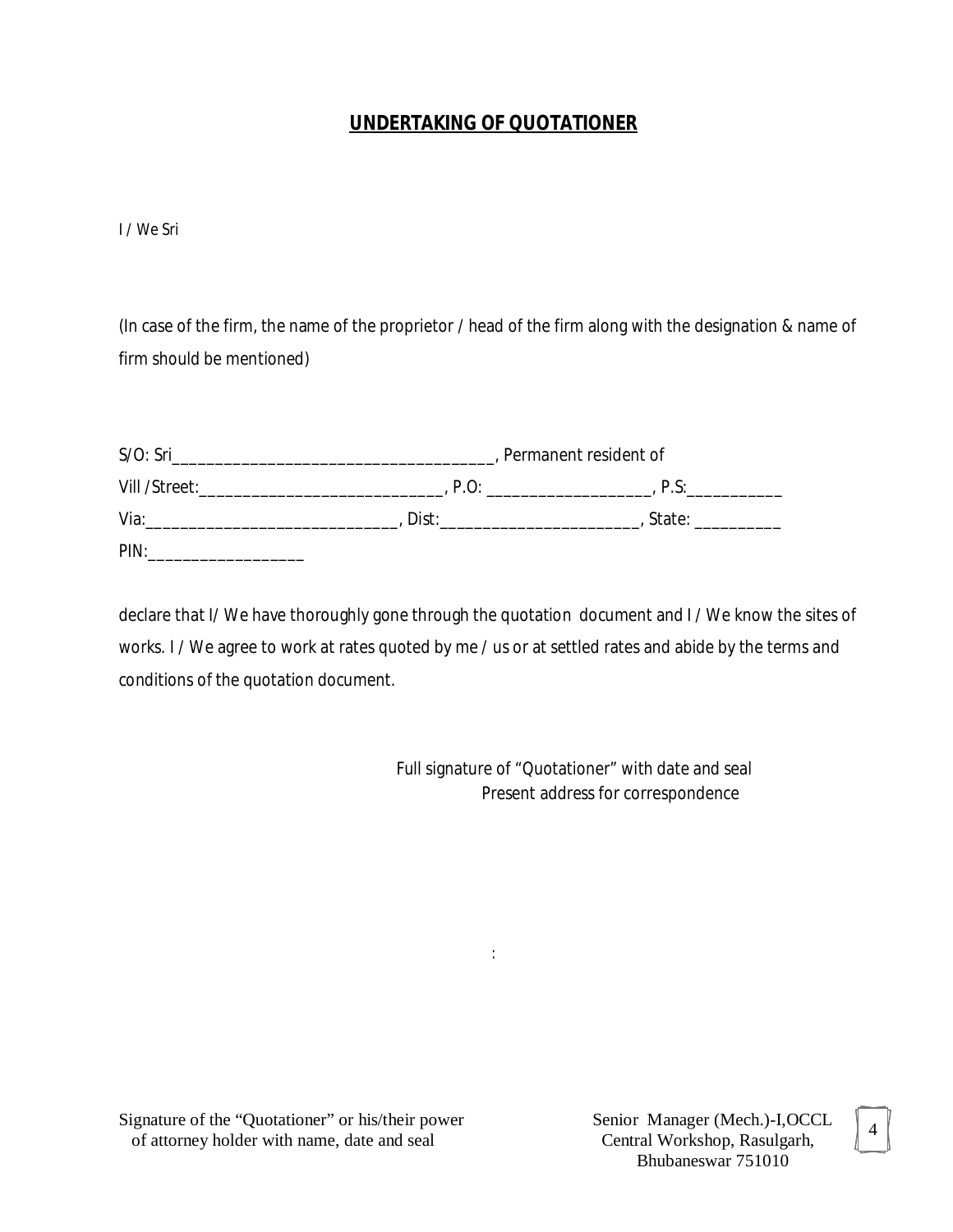# **SCOPE OF WORK FOR ELECTRICAL CONTRACTOR**

- 1) The contractor has to supply, installation , testing and commissioning of LT 3ph 5 wire ( 3 X 55 + 1 X 35 + 1X25 sqmm ) AB cables on existing pole, 9 mtr. Long 300 kg PSC pole, LT pole fittings i.e., Pole clamp, suspension clamp dead end for AB cables, LT Stay set for 50 sqmm AB cables, LT 3.5 c 50 sqmm XlPE arm cable with terminations, pole earthing (Spike), fixing MS channel , angles with fabrication (clamp fittings, nut bolts) for street light including dismantling of existing LT 3 ph 5 wire bare conductor in all respect and return to store as per the direction of Engineer-in-Charge.
- 2) Details circuit diagram with write up shall be furnished by the contractor with quotation document. The design of all components with their make, model & specification shall be furnished.
- 3) The original test certificate of materials from a Govt. testing laboratory will be provided by the successful contractor along with supply of materials. The manufacturer's guarantee /warranty certificate will have to be also furnished by the successful contractor. The purchaser is having the option to test the materials in any laboratory at the cost of the contractor and if the materials are not found in accordance with the specifications and grade in relevant Indian Standards, the materials will be rejected.
- 4) The materials will be guaranteed by the contractor against any defect for a period of 18 months from the date of supply or 12 months from the date of use, whichever is earlier. Guarantee certificate in this regard will accompany with supply of materials. If any defect is found in the materials within the guarantee period, the same will have to be replaced free of cost by the contractor.
- 5) The contractor has to supply all items of reputed manufacturer like L & T, Havells, BCH, Simens or any other ISI marked.
- 6) The contractor has to supply the power cables of reputed make (KEI / Havells / Polycab/ Finolex) with BIS approved mark.
- 7) On non-availability of electricity at site of work, contractor shall have to arrange required DG set of suitable capacity with P.O.L & operator at his own cost to complete the work.
- 8) All safety measures are to be taken during execution of work and safety equipments / materials required to the work and working personnel are to be arranged by the contractor
- 9) No accommodation will be provided by OCC Ltd. The contractor has to arrange accommodation for his workers/employees.
- 10) Welding machine required for erection of cable tray shall be supplied by the Contractor
- 11) All the materials will be inspected by Engineer-in-Charge / or his authorized representative before despatch on prior intimation.
- 12) The contractor shall adhere to the Covid-19 guide lines issued time to time by the Govt. strictly.
- 13) Manpower having proper skill required for unloading, shifting, erection, installation, commissioning, testing etc. of electrical materials shall be arranged by contractor.
- 14) Any consumables, Tools & tackles, machinery, crane if required to complete the job shall be supplied by the contractor.

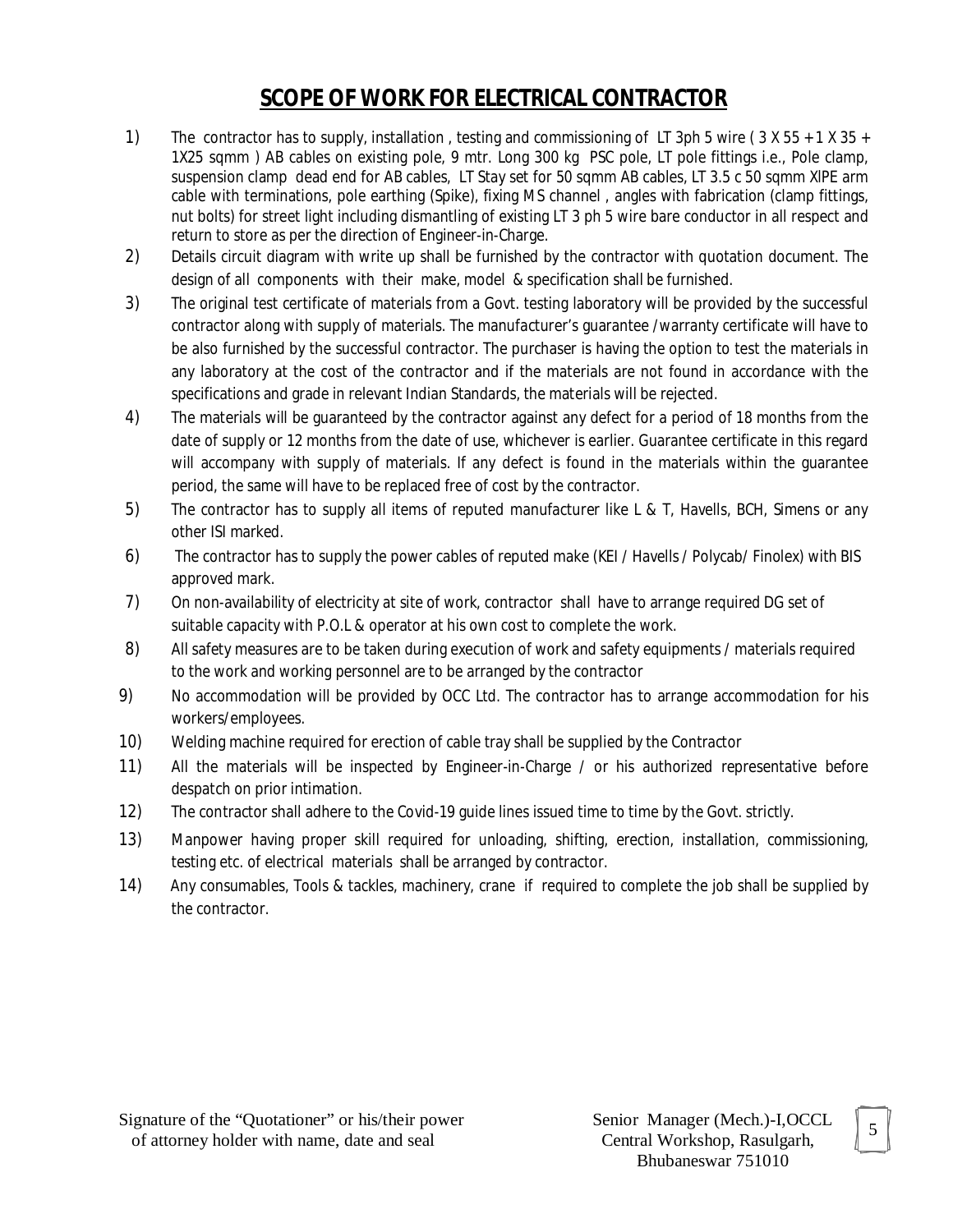# **GENERAL TERMS AND CONDITIONS**

# **1. DEFINITIONS**:

- i) "CORPORATION" means "ODISHA CONSTRUCTION CORPORATION LTD, ("OCCL" in short)" with registered office at Unit – VIII, Gopabandhu Nagar, Bhubaneswar-751012 (Odisha) represented through its Managing Director or any other officer as designated by the "Corporation" from time to time.
- ii) "**ENGINEER-IN-CHARGE**" means the qualified Engineer deployed by the "Corporation" at work site for the work including the Senior Manager (Mech.) / Manager(Mech.) / Asst. Manager (Mech.)/Asst Manager (Elect.), "OCCL".
- iii) "**CONTRACTOR**" means the person / firm / organization i.e. reputed Electrical Contractor enlisted in OCC Ltd. having LT license / Registered Electrical Firm having relevant experience on L.T. erection and installation work, subsequent technical person, machinery, materials etc. have been awarded by OCCL to execute the work satisfactorily as per scope indicated herein within stipulated period.

# **2. AGREEMENT**:

The "**Contracto**r" shall enter into an agreement with the "Engineer-in-Charge" in the format on requisite value of stamp paper prescribed for the purpose by the "Corporation" within a stipulated period to be specified by the "Engineer-in-Charge" failing which the EMD and ISD shall be forfeited. The work may be awarded in favour of some other agency at the discretion of the "Corporation".

# **3. CONDITIONS FOR SUPPLY ITEMS.**

- i) The contractor shall quote their rates **F**.O.R. Odisha Construction Corporation Ltd., Central Workshop, Rasulgarh, Bhubanewar inclusive of all levies, duties, transportation, transit insurance etc. Applicable taxes as per GST shall be indicated separately besides basic price strictly in the space provided in price schedule format.
- ii) The material should be guaranteed against any manufacturing defects for a period of 18 months from the date of supply or 12 months from the date of operation/ use, whichever is earlier. Materials if found defective within the guarantee period, the same shall have to be replaced free of cost by the supplier.
- iii) Materials to be supplied shall be strictly as per BIS standard & mark and proper specification & applicable make should be clearly mentioned against each item.
- iv) The validity of the offer should be for a period of **90** (Ninety) **days** from the date of opening of the bid.
- v) The complete work shall have to be executed within 07 (Seven) **days** from the date of issue of the work order failing which the order is liable for cancellation. In case of any delay in supply of material beyond the delivery schedule whatever may the reason, supplier shall be liable to pay L.D. @ 0.5%(half percent) of the total work value of delay or part thereof subject to a maximum of 5% (five percent) of the total work value.
- vi)Manufacturer shall have to provide circuit diagram of each assembled unit for reference of the purchaser.

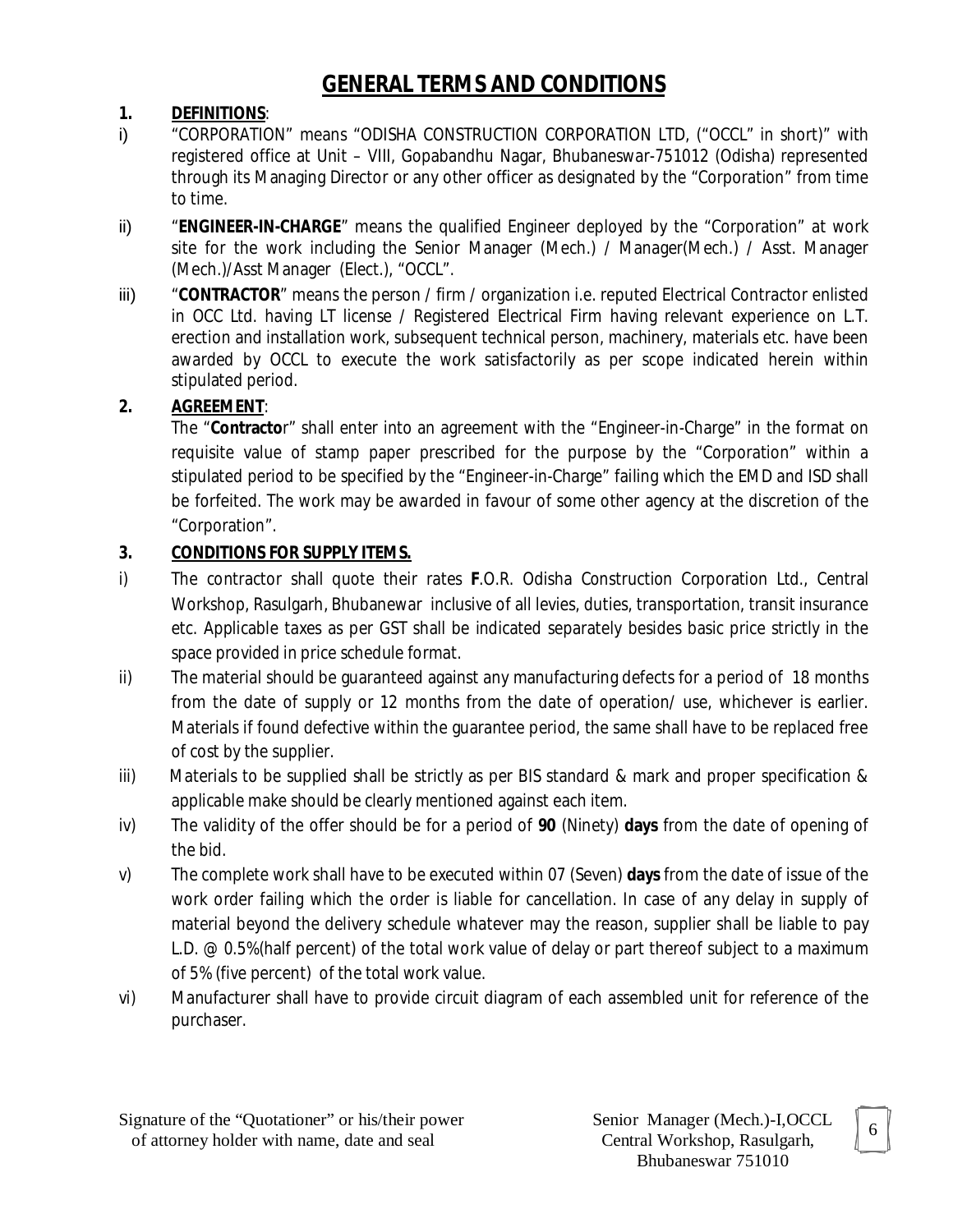# **4. RATE**:

The rate quoted by the contractor is to be indicated in Rupees, which shall be valid for the full period of execution or till completion of work whichever is later. No escalation or price variation in whatsoever form shall be entertained. The rates quoted by the contractor should be firm for the entire period of execution. The contractor shall quote the rates to complete the works as per specifications inclusive of all transportation, handling, loading, unloading, lift, de-lift, taxes, duties, levies, incidental expenses etc. that will be applicable on the work to be executed by him. No claim in this regard in whatsoever form shall be entertained.

# **5. PAYMENT TERMS**:

- i) No advance, price escalation and price adjustment shall be paid for the work. The rates shall remain firm throughout the agreement period.
- ii) The payment to the "**Contracto**r" shall be limited to the measurements taken and accepted by the client. The "Contractor" cannot raise any dispute over the measurements allowed by the "Engineer-in-Charge" for the purpose of payment.
- iii) The Contractor will bear the full cost of rectification or replacement of works required as per direction of "Client" or "Engineer-in-Charge".
- IV) The payment for 90% after successful erection, electrical installation, testing & commissioning. Balance 10% shall be made after 90 days from date of work completion.

# **6. INCOME TAX, GST ETC**. :

Income Tax at the prevailing rate from time to time will be deducted from each bill of the "**Contracto**r" and shall be deposited with Income Tax Authorities. The **Contracto**r will have to produce tax invoice against each bill for payment. Any other taxes duties, royalties, levies etc. As applicable from time to time shall also be deducted.

# 7 **RETURN OF PLANT, MACHINERY, EQUIPMENTS, TOOLS, TACKLES, MATERIALS, CONSUMABLES ETC.**:

The plants, machinery, equipments etc. of the "Corporation" are to be returned by the "**Contracto**r" in good working condition after completion of the work/termination of the contract by the "Corporation". The "Corporation" may hire plants, machinery, equipments, etc. from the owner as well as outside for use in work. The same are also to be returned by the "**Contracto**r" in acceptable good working condition with original fittings after completion of the work/termination of the contract by the "Corporation".

Any damage to/ by the plants, machinery, equipments etc. during use by the "**Contracto**r" shall be booked to the "**Contracto**r" for recovery from his bills.

# **8 MEASUREMENT OF WORK**:

The quantity of work executed shall be measured and payment shall be made on completion of work or on termination of the agreement, when final measurement will be made and account will be adjusted accordingly. The decision of the "Engineer-in-Charge" regarding the rates, progress, measurement and quality of the work shall be final and binding on the "Contractor".

# **9 ELECTRICITY**

On non-availability of electricity at site of work, contractor shall have to arrange required DG set of suitable capacity with P.O.L & operator at his own cost to complete the work.

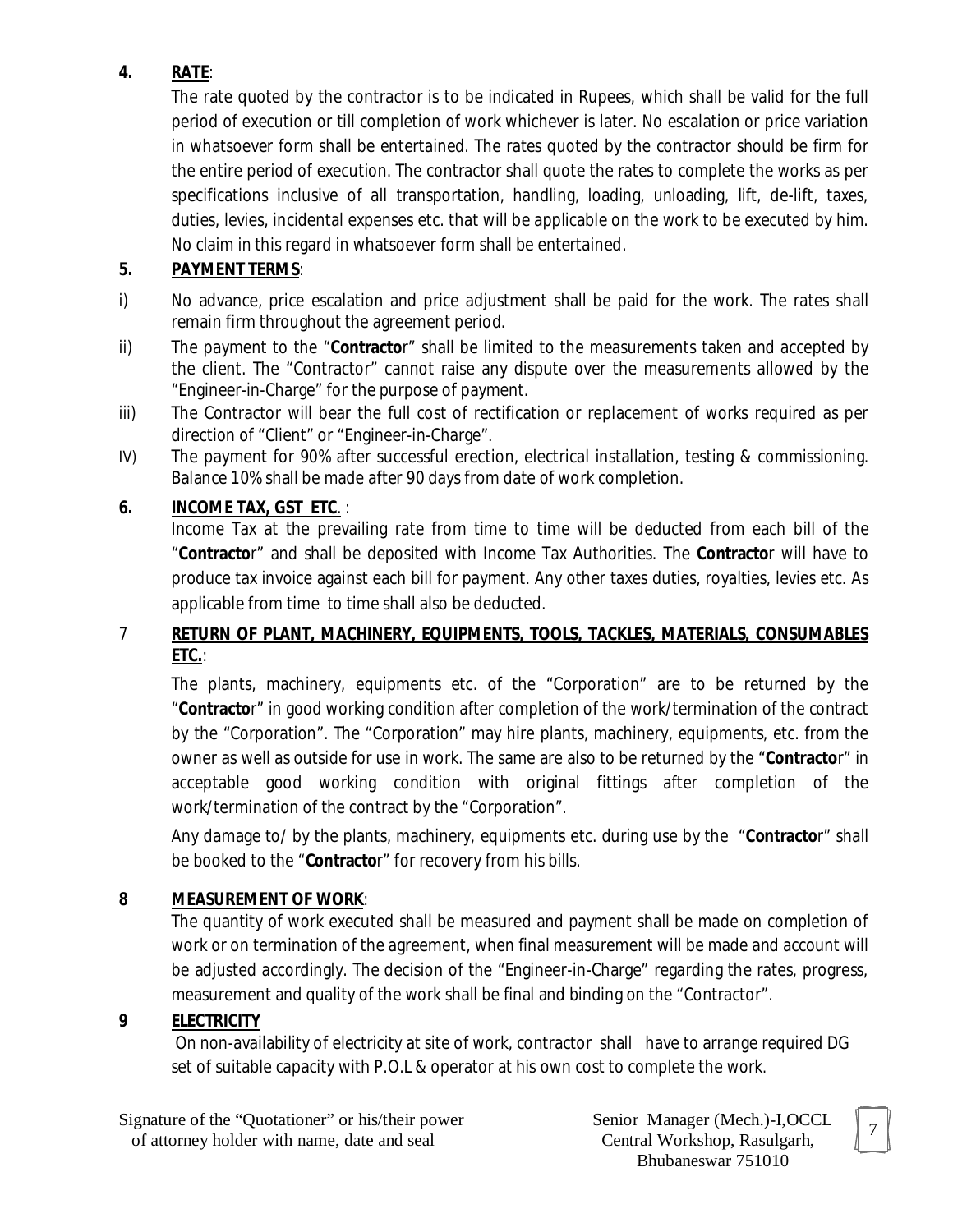### **10 PAYMENT TO WORKMEN**:

The "Contractor" should maintain job register and payment rolls of their workmen and get those checked by the "Engineer-in-Charge" or his authorized representative from time to time. The payment to the workers/ supervisory staff shall be made by the "Contractor" in the presence of the owner and/or "Engineer-in-Charge" or his authorized representative as a token of disbursement. The copies of paid pay roll shall be submitted to the "Engineer-in-Charge" within a period of 7 (Seven) days from the date of payment failing which no further payment to the "**Contracto**r" shall be released.

#### **11. PROGRESS OF WORK AND PENALTY**

The "Contractor" will achieve the desired progress as per programme. If the "Contractor" fails to achieve the contracted quantity as per programme, penalty at the following rates shall be imposed.

| SI. No. | Failure percentage(%)                   | Penalty percentage(%)                                                                                                                                                                                                                                                                                                                   |
|---------|-----------------------------------------|-----------------------------------------------------------------------------------------------------------------------------------------------------------------------------------------------------------------------------------------------------------------------------------------------------------------------------------------|
| (i)     | Less than 10(Ten)%                      | 1(One)% of value of defaulted quantity                                                                                                                                                                                                                                                                                                  |
| (ii)    | Above 10 (Ten)% and up to 20 (Twenty)%  | 2(Two)% of value of defaulted quantity                                                                                                                                                                                                                                                                                                  |
| (iii)   | Above 20(Twenty)% and up to 30(Thirty)% | 5(Five)% of value of defaulted quantity                                                                                                                                                                                                                                                                                                 |
| (iv)    | Above 30(Thirty)%                       | To be asked to demobilize with penalty<br>equivalent to 10(Ten)% of value of<br>defaulted quantity. The "Engineer-in-<br>Charge" will off-load the work and get the<br>work done through any other agency or of<br>its own at the risk and cost of the<br>"Contractor". No claim will be allowed to<br>the "Contractor" in this regard. |

#### **12 WORKMEN COMPENSATION**:

In case of any loss due to accident arising during / in connection with execution of the contract, the "Contractor" will pay compensation to his workmen. The "Contractor" will be fully responsible for his workmen as per workmen's compensation Act and Labour Laws in force during entire period of execution of contract. In case, the "Contractor" fails to do so, the "Corporation" may pay the same and recover the same from the bills / dues of the "Contractor".

# **13 INFORMATION OF WORKMEN**:

The "Contractor" will make his own arrangements of labour and shall furnish all information of workmen employed by him like name, father's name, full permanent address, sex and age to the "Engineer-in-Charge" along with the pay.

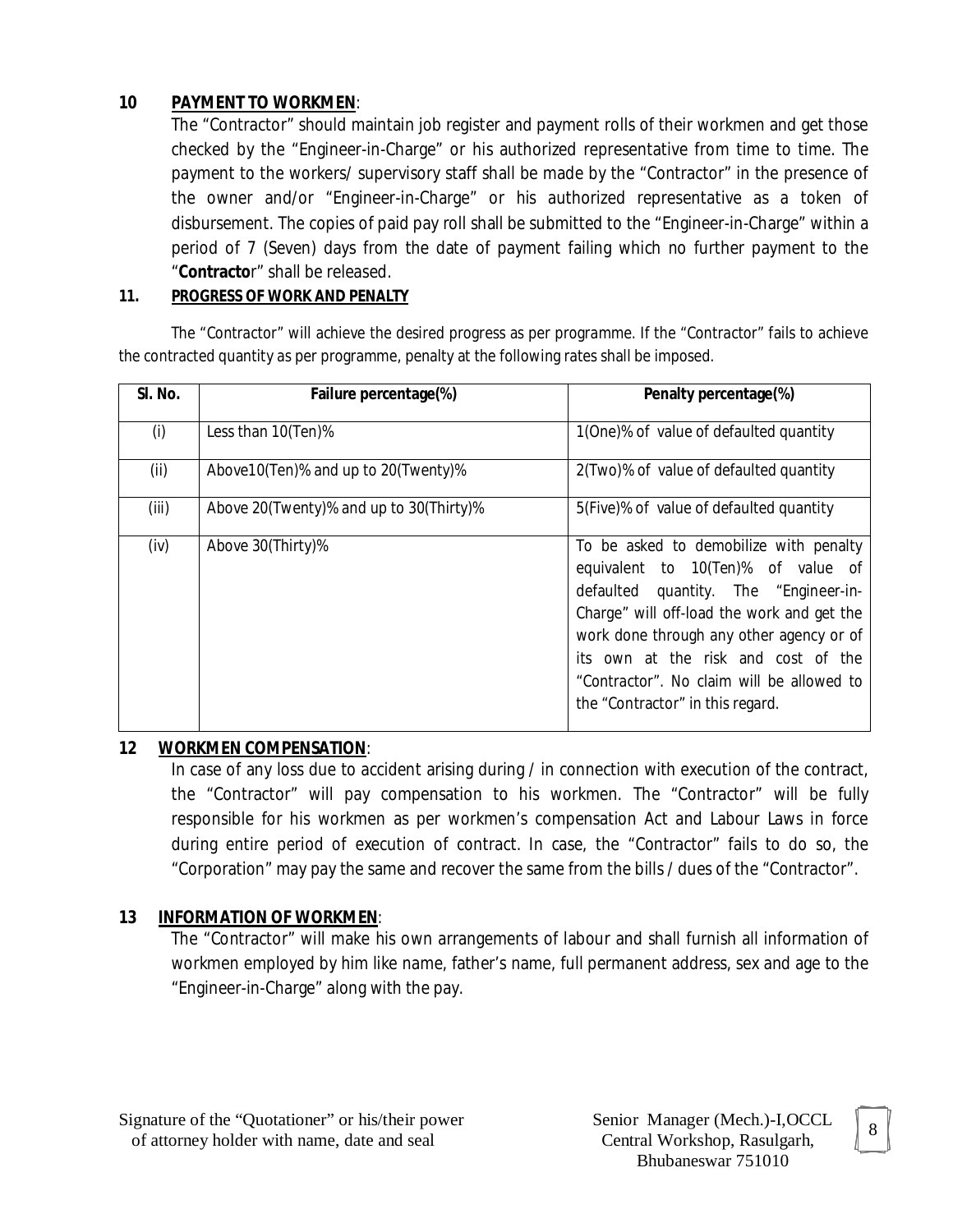# **14 STATUTORY REQUIREMENTS**:

The "Contractor" shall comply all statutory requirements applicable at site of work such as Minimum Wage Act, Labour Act, Factory Act, Workmen's Compensation Act, Provident Fund Rules, etc. A certificate to this effect shall be enclosed by the "Contractor" with each Running Account Bill for payment.

#### **15 MINIMUM AGE OF WORKMEN**:

The "Contractor" shall not employ any person, who is below the age of 18 (Eighteen) years or unfit for the quotationed items. The "Engineer-in-Charge" shall have right to decide, whether any labour employed by the "Contractor" is below the age of 18 (Eighteen) years or unfit and refuse to allow any labour, whom he decides to be below the age of 18 years or unfit for any other reason.

#### **16 LABOUR LICENCE**:

The "Contractor" has to obtain valid labour license and maintain all records at his own cost as per the conditions laid down in the labour rules in vogue and amended from time to time.

#### **17 MINIMUM WAGES ACT**:

The "Contractor" shall pay wages of each labour at the rate not less than the wages as per Minimum Wages Act in force and as may be amended from time to time. The "Engineer-in-Charge" has the right to enquire into and decide on any complaint of the labourers relating to non-payment or less payment of wages to them and his decision will be final and binding on the "Job-worker".

#### **18 INSURANCE**:

The workmen insurance shall be the responsibility of the "Contractor". He shall produce the records in support of workmen insurance to the "Engineer-in-Charge" for check and record. Further the materials supplied and work executed shall be fully insured by supplier under compressive insurance policy covering all risk against loss or damaged incidental manufacturer or acquisition, transportation, storage execution and till acceptance/handing over of the completed work.

# **19 IDLE LABOUR**:

"OCCL" will not be held responsible for idle labourers of the "**Contracto**r" for any reason, whatsoever and no claim on this account will be entertained.

# **20 CLAIMS AND LIABILITIES**:

All claims/liabilities etc. arising out of Explosives Act and Labour laws shall be borne by the "Contractor" and he shall keep the "Corporation" indemnified against them and also in case of injuries or death of labourer (s) resulting from accidents during the execution of the work. In case the "Corporation" will have to pay for any such claims under Workmen's Compensation Act, the same shall be adjusted from the pending bills/dues of the "Contractor" or shall be recovered otherwise as per law from him.

# **21 SAFETY**:

The "Contractor" should abide by the safety laws and rules of statutory bodies, "Corporation" and owner as per direction of "Engineer-in-Charge" and Safety Officers inspecting from time to time.

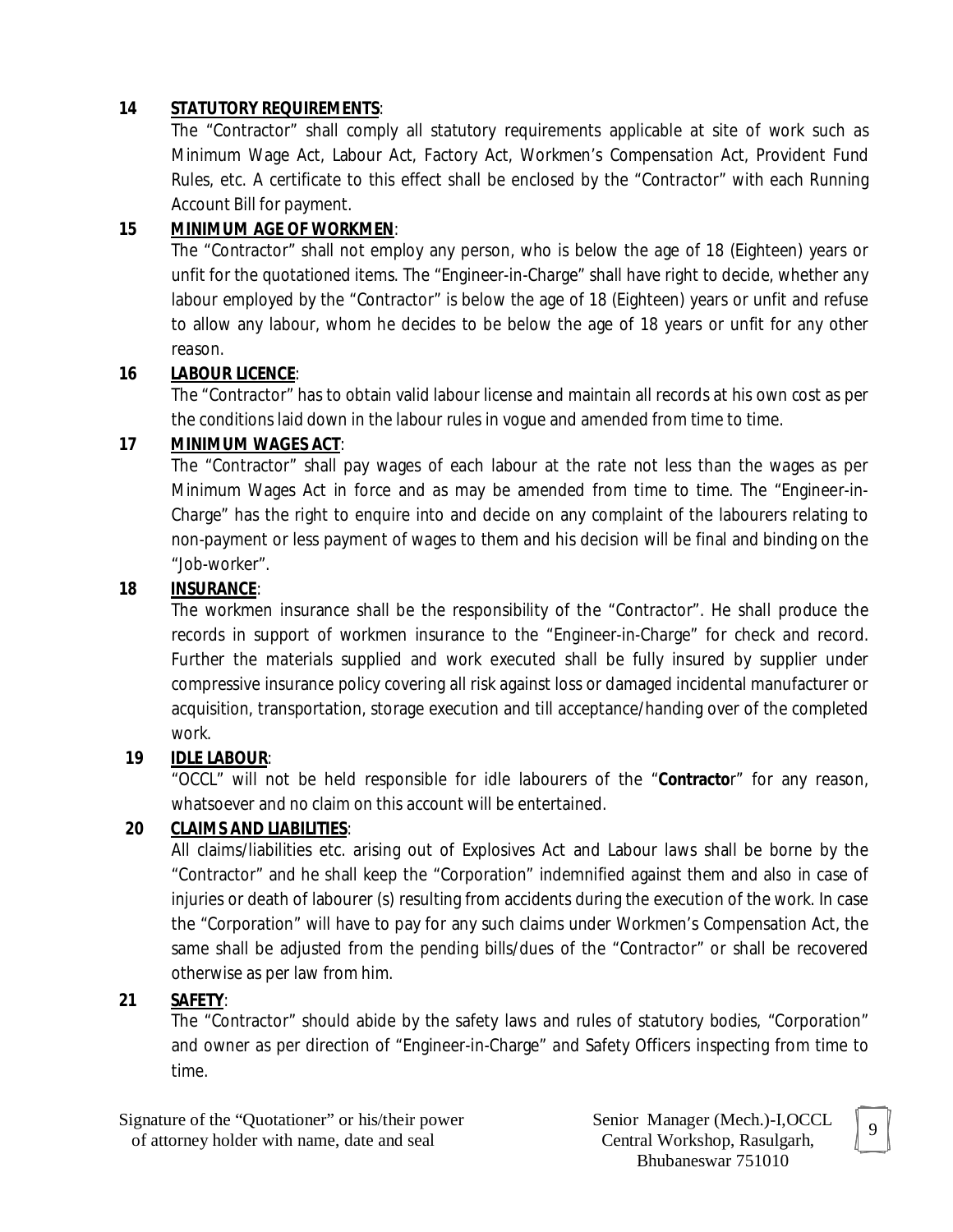#### **22 WATCH AND WARD**:

The "Contractor" shall arrange watch and ward and safety of the site materials, vehicles, equipments, etc. at his own cost. No accommodation will be provided by OCCL. The **Contracto**r has to arrange accommodation for their working staff during execution of work as well as proper shed for storage of materials with safety precautions.

#### **23 AUTHORISED PERSON**:

The "Contractor" may in writing authorize his power of attorney holder or any other person to draw materials, avail facilities, attend measurements etc. during the course of execution of work. All liabilities created by the authorized person of the "Contractor" by way of loss of materials drawn, amenities availed, unpaid wages created etc. shall be considered as the liabilities of the Job worker and such liabilities shall be made good by the "Contractor" or it shall be recovered from the bill/payment due to him.

#### **24 RESPONSIBILITY OF CONTRACTOR**:

The work shall be completed by the "Contractor" in all respect within the stipulated period of completion and the responsibility of the "Contractor" shall cease only, when the items are fully accepted by the owner after erection at project site.

#### **25 REJECTION DUE TO BAD WORKMANSHIP**:

The rejection due to bad workmanship shall be charged to the "Contractor" at a cost of rejected items plus 20 (Twenty) %.

#### **26 BREACH OF CONTRACT**:

The ISD including SD and additional SD are liable to be forfeited in the event of breach of contract and the agreement shall be terminated. The dues of the "Corporation" including due of labourers/ workmen and other statutory payable liabilities payable by the "Corporation" as principal employer shall be cleared by the "**Contracto**r". The decision of the "Engineer-in-Charge" in this regard shall be final and binding on the "Contractor". The amount remaining as outstanding against the "Contractor" after adjustment of his dues shall be payable by him to "OCCL". If necessary, legal action may be taken for recovery of the dues of the "Corporation" including labour and statutory dues to be cleared by the "Corporation" as principal employer and "OCCL" reserves the right to recover the payable amount from the "Contractor" from works done by him under any other organization or from his properties.

# **27 TERMINATION OF CONTRACT**:

The "Engineer-in-Charge" may put an end to the agreement at his option at any time due to (a) Bad workmanship (b) Dis-proportionate progress (c) Non-compliance of labour rules or (d) Any other reason. The decision of the "Engineer-in-Charge" is final in this respect and no claim on this account will be entertained. "OCCL" also reserves the right to take ex parte measurements, if the "Contractor" does not co-operate in taking final measurements after termination of contract.

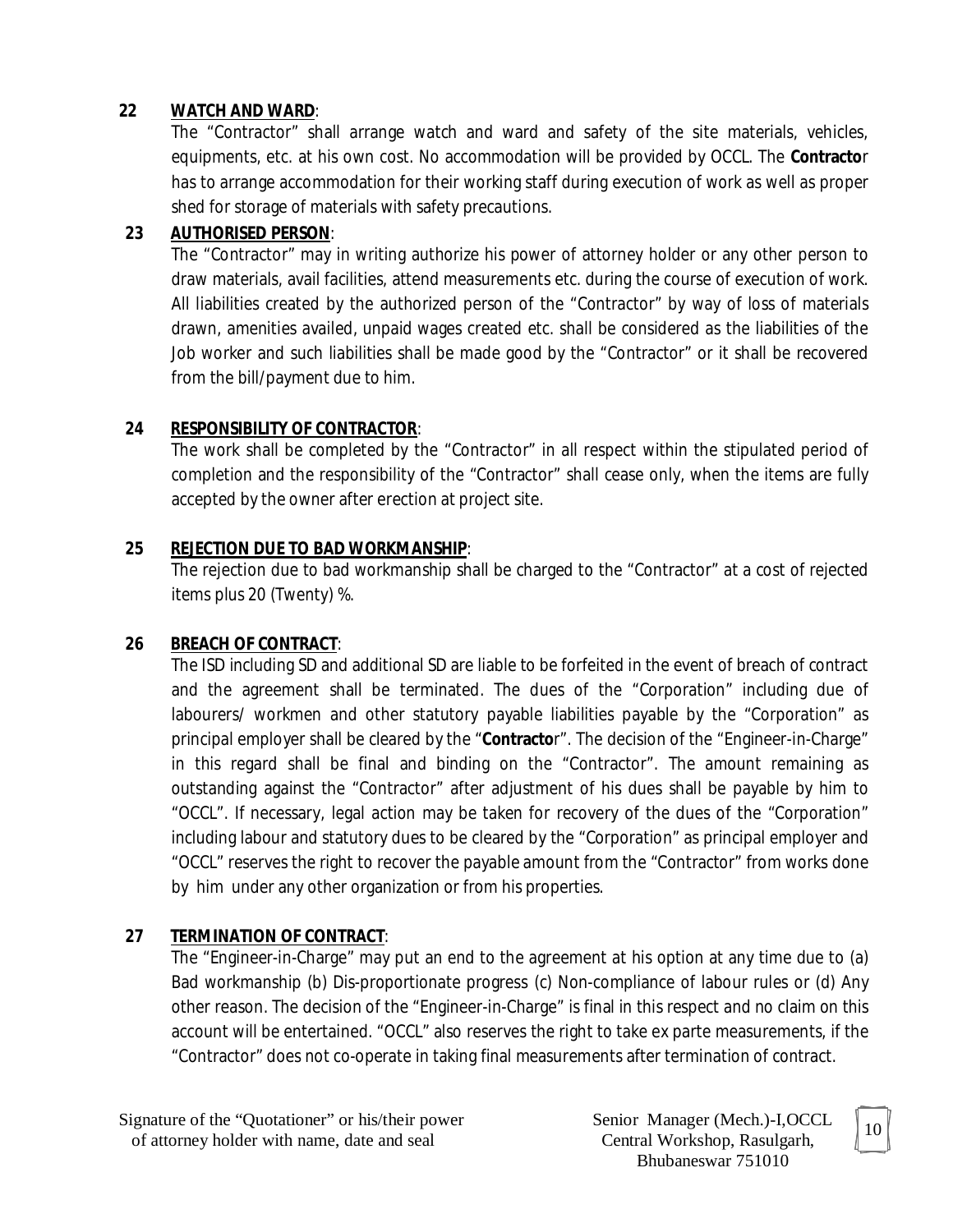#### **28 SITE VISIT**:

The "Contractor", interested to participate in the quotation, should visit the site of work and get himself acquainted with site conditions and bidding work before submitting the bid.

### **29. WITH HELD AMOUNT FOR EPF, FPF & ESI DUES**

2 (Two) % shall be deducted and kept withheld from RA Bills of the "Job Worker" towards EPF, FPF & ESI dues. If the "Job Worker" produces clearance in support of deposit of EPF, FPF, and ESI dues with the concerned authority within 3 (three) months from the end of each financial year, the above withheld amount shall be released. Otherwise, the "Corporation" shall deposit the same with Provident Fund Authority and ESI Authority . Penalty, if any, shall be recovered from the "Job Worker".

#### **30. RIGHT OF THE "CORPORATION**":

The "Corporation" reserves the right to cancel a particular quotation call or all quotation calls without assigning any reason thereof. The offer of any bidder or all may be cancelled without assigning any reason thereof. **The requirement shown in any quotation call notice are only indicative and may vary**.

#### **31. FORCE MAJEURE**:

Neither party shall be liable to any loss or damage occasioned by or arising out of acts of God such as unprecedented flood, volcanic eruption, earthquake or other convulsion of nature and other acts but not restricted to invasion, the act of foreign countries, hostilities, or war-like operations before or after declaration of war, rebellion, military or usurped power which prevent performance of the contract and which could not be foreseen or avoided by a prudent person.

# **32. JURISDICTION**:

For all liabilities created under the various contractual obligations/impositions under this agreement, the "Contractor" undertakes not to raise any dispute or litigations in connection there with and shall make all endeavours to resolve all disputes amicably through conciliation and in all such cases, the decision of the Managing Director, "OCCL" shall be final and binding on the "Corporation" as well as on the "Contractor" failing which all such disputes arising out of the agreement shall be subject to jurisdiction of Hon'ble High Court of Odisha at Cuttack and their sub-ordinate courts at Bhubaneswar only. Both the parties agree by mutual consent that any dispute relating to this agreement is barred from arbitration.

Bhubaneswar 751010

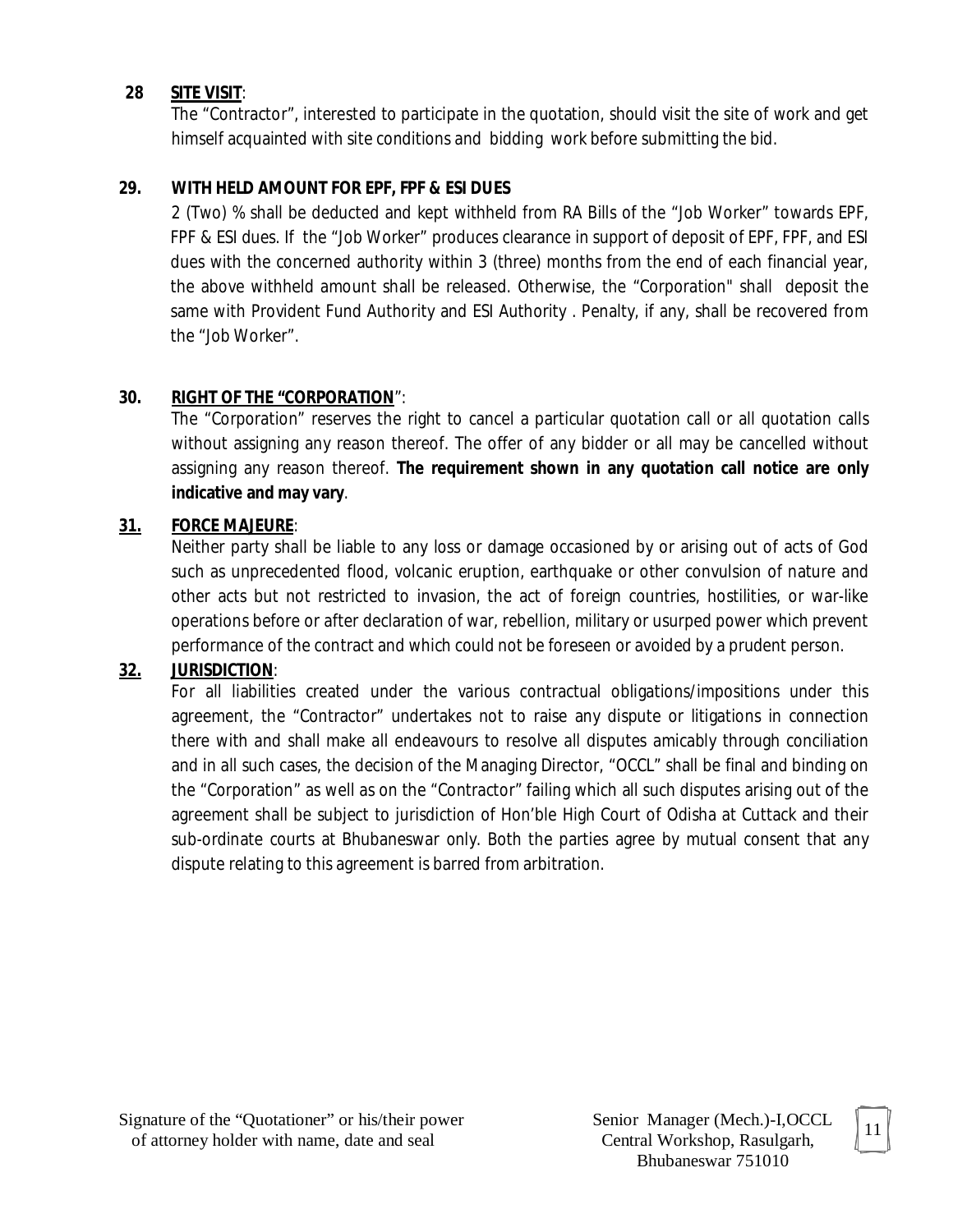#### **OFFICE OF THE SENIOR MANAGER (MECH.), ODISHA CONSTRUCTION CORPORATION LIMITED (A GOVT. OF ODISHA UNDERTAKING) CENTRAL WORKSHOP, RASULGARH, BHUBANESWAR-751012 PRICE SCHEDULE**

**For the work "Supply, erection, installation , testing of 3p 5w LT with AB cable replacing bare conductor at Central Workshop, Rasulgarh, Bhubaneswar" vide Quotation Call Notice No. OCC/CWS/PROC/Elect.-01/13 /2022-23 dated 17.05.2022 & due date – 04.06.2022**

| SI.<br>No.              | <b>Description of Items</b>                                                        | <b>Unit</b> | Oty. | Rate per unit               |                           | Rate per                 | <b>Total amount</b> |          |
|-------------------------|------------------------------------------------------------------------------------|-------------|------|-----------------------------|---------------------------|--------------------------|---------------------|----------|
|                         |                                                                                    |             |      | <b>Basic rate</b><br>in Rs. | <b>GST</b><br>in (%)/ Rs. | unit after<br>GST in Rs. | In Rs.              | In words |
|                         | <b>LIST OF MATERIALS</b>                                                           |             |      |                             |                           |                          |                     |          |
| 1                       | LT 3 ph 5 wire ( $3 X 55 + 1 X 35 + 1 X 25$ sqmm) AB cables                        | <b>KM</b>   | 1.1  |                             |                           |                          |                     |          |
| $\overline{2}$          | 9 mtrs. Long 300 kg PSC Pole                                                       | No.         | 5    |                             |                           |                          |                     |          |
| $\mathbf{3}$            | LT pole fitting (Pole clamp, suspension clamp dead end) for<br>AB Cables           | No.         | 20   |                             |                           |                          |                     |          |
| 4                       | LT 3.5 C 50 sqmm XLPE Arm. Cable                                                   | Mtr.        | 45   |                             |                           |                          |                     |          |
| 5                       | LT stay set for 50 Sqmm AB cables                                                  | No.         | 8    |                             |                           |                          |                     |          |
| 6                       | Supply, installation of pole earthing (Spike)                                      | Set         | 6    |                             |                           |                          |                     |          |
| $\overline{\mathbf{z}}$ | MS Channel angles with fabrication (Clamp, fitting, nut bolts<br>for street light. | Set         | 15   |                             |                           |                          |                     |          |

Signature of the "Quotationer" or his/their power Senior Manager (Mech.)-I, OCCL of attorney holder with name, date and seal Central Workshop, Rasulgarh, Bhu

Central Workshop, Rasulgarh, Bhubaneswar 751010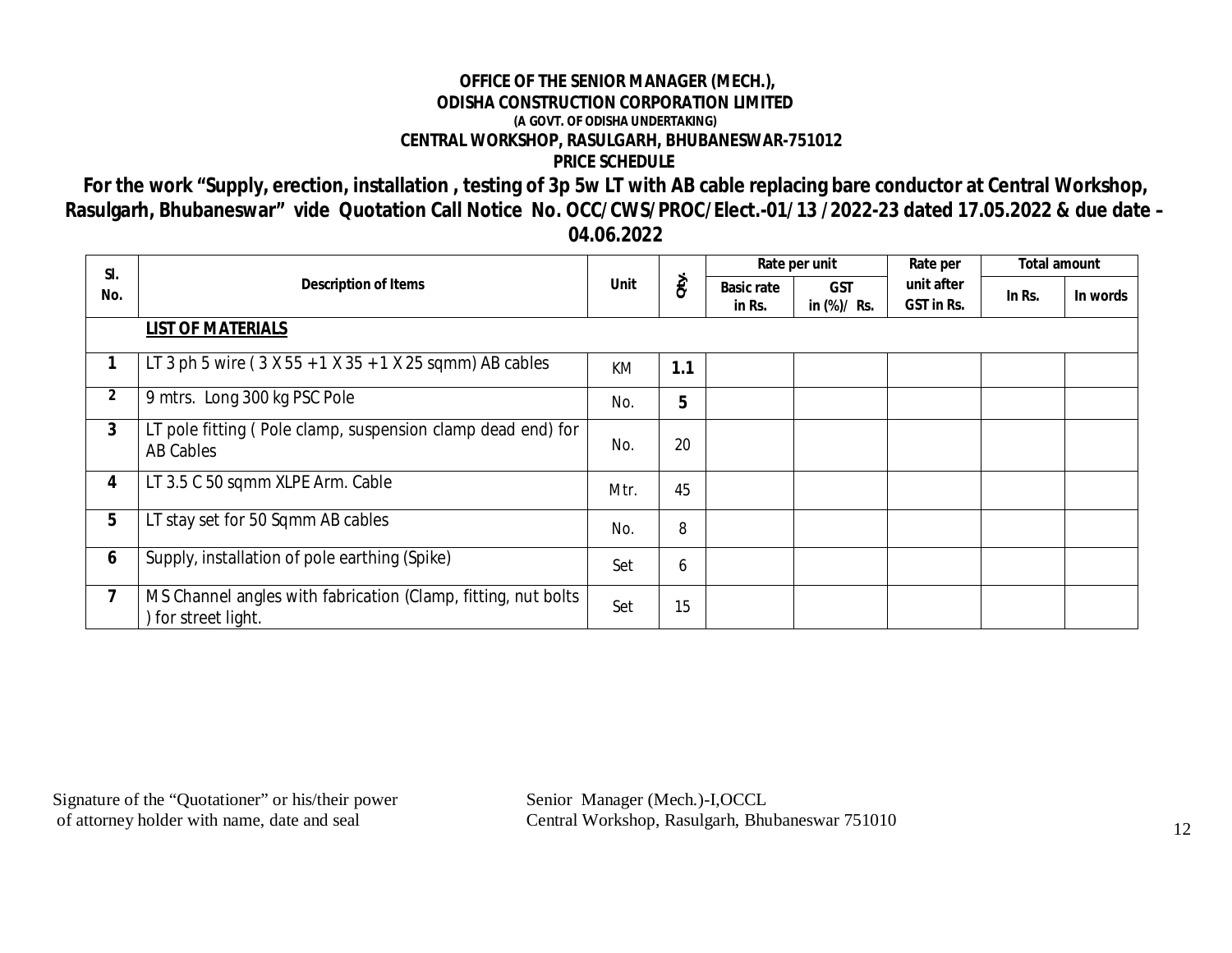| SI.No.       | <b>Description of Items</b>                                                                                          | Unit | Oty. | Rate per unit               |                           | Rate per                 | <b>Total amount</b> |          |
|--------------|----------------------------------------------------------------------------------------------------------------------|------|------|-----------------------------|---------------------------|--------------------------|---------------------|----------|
|              |                                                                                                                      |      |      | <b>Basic rate</b><br>in Rs. | <b>GST</b><br>in (%)/ Rs. | unit after<br>GST in Rs. | In Rs.              | In words |
| 1            | Installation, testing and commissioning of LT 3 ph 5 wire (3)                                                        | KM   | 1.1  |                             |                           |                          |                     |          |
|              | $X$ 50 + 1 X 16 sqmm) AB cables on existing pole.                                                                    |      |      |                             |                           |                          |                     |          |
| $\mathbf{2}$ | Erection of 9 mtrs. Long 300 kg PSC Pole                                                                             | No.  | 5    |                             |                           |                          |                     |          |
| $\mathbf{3}$ | Installation, testing and commissioning of LT pole fitting (<br>Pole clamp, suspension clamp dead end) for AB Cables | No.  | 20   |                             |                           |                          |                     |          |
| 4            | Installation, testing & Commissioning LT 3.5 C 50 sqmm XLPE<br>Arm Cable with termination                            | Mtr. | 45   |                             |                           |                          |                     |          |
| 5            | Installation, testing and commissioning of LT Stay Set for<br>55sqmm AB cable.                                       | No.  | 8    |                             |                           |                          |                     |          |
| 6            | Fixing of pole earthing (Spike)                                                                                      | Set  | 6    |                             |                           |                          |                     |          |
| 7            | MS Channel, Angles<br>Fabrication and fixing of<br>with<br>fabrication (Clamp, fitting, nut bolts) for street light. | Set  | 15   |                             |                           |                          |                     |          |
| 8            | Dismantle of existing LT 3 ph 5 wire bare conductor in all<br>respect and return to store.                           | КM   | 0.7  |                             |                           |                          |                     |          |

Signature of the "Quotationer" or his/their power Senior Manager (Mech.)-I,OCCL, of attorney holder with name, date and seal example and contral Workshop, Rasulgarh,

,